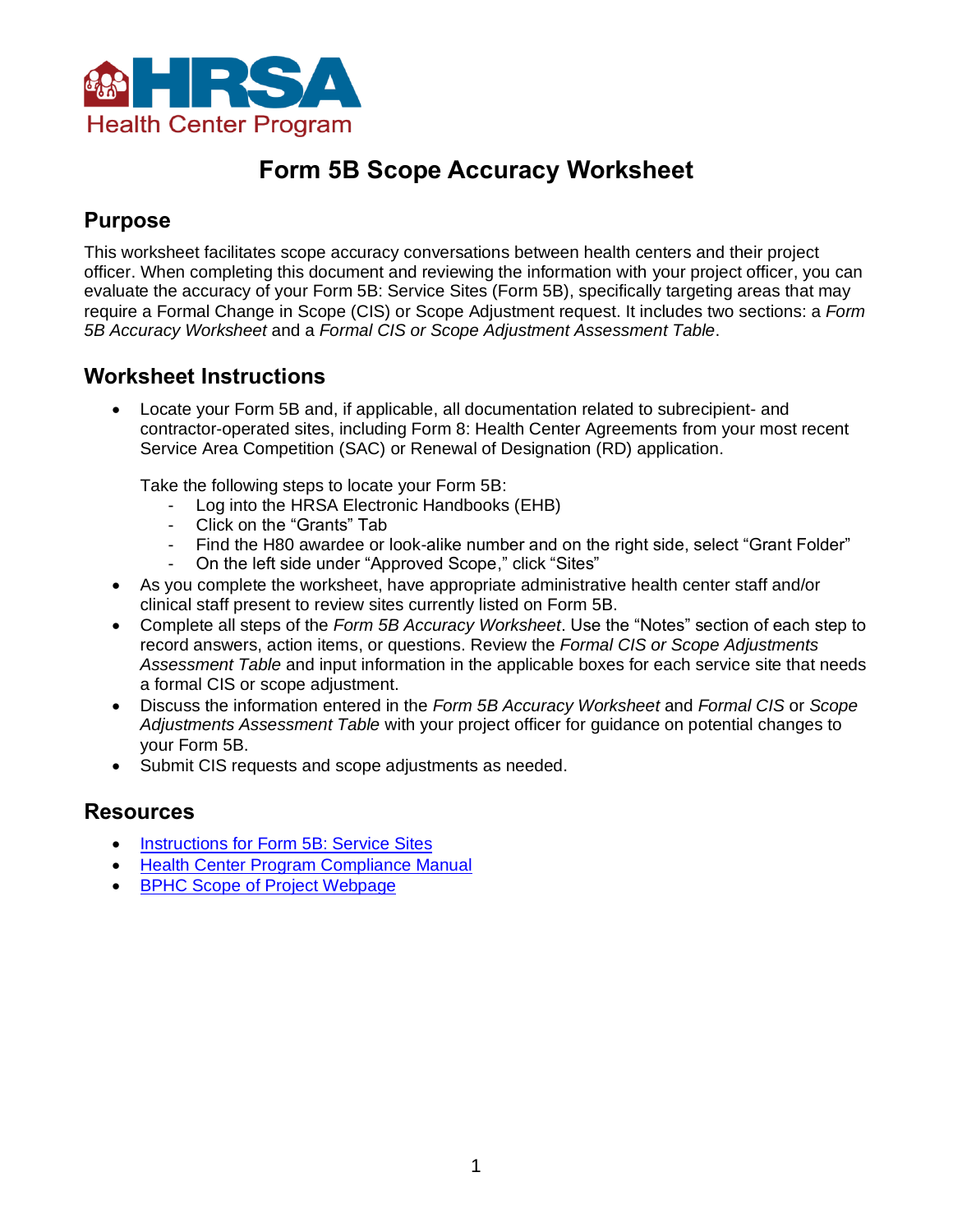# <span id="page-1-0"></span>**Form 5B: Service Sites Accuracy Checklist**

### **Step 1: Confirm Service Sites and Operational Status**

#### **STEP 1A: DO EACH OF YOUR FORM 5B SITE(S) MEET THESE CRITERIA?**

HRSA defines service sites as locations where all of the following conditions are met:

- Health center visits are generated by documenting in the patients' records face-to-face contacts between patients and providers;
- Providers exercise independent judgment in the provision of services to the patient;
- Services are provided directly by or on behalf of the health center, whose governing board retains control and authority over the provision of the services at the location;
- Services are provided on a regularly scheduled basis (e.g., daily, weekly, first Thursday of every month). However, there is no minimum number of hours per week that services must be available at an individual site.

If any sites on your Form 5B do not meet the above criteria, list the names of the sites in the "Notes" section, and talk to your project officer about removing the sites from scope:

Notes:

#### **STEP 1B: CONFIRM SITE(S)**

If there are any locations where you deliver services as part of your health center scope of project that meet the site definition, **but are not** currently listed on your Form 5B, list the locations in the "Notes" section, and discuss adding them to Form 5B with your project officer.

Notes:

#### **STEP 1C: OPERATIONAL STATUS**

Are any of the sites on your Form 5B no longer open and operational? This includes [temporary sites](https://bphc.hrsa.gov/sites/default/files/bphc/programrequirements/pdf/pal202005.pdf)  [added due to emergencies.](https://bphc.hrsa.gov/sites/default/files/bphc/programrequirements/pdf/pal202005.pdf)

**If YES**, list the sites in the "Notes" section and discuss deleting them from Form 5B with your project officer.

**If NO,** skip to [Step 2](#page-2-0).

Notes: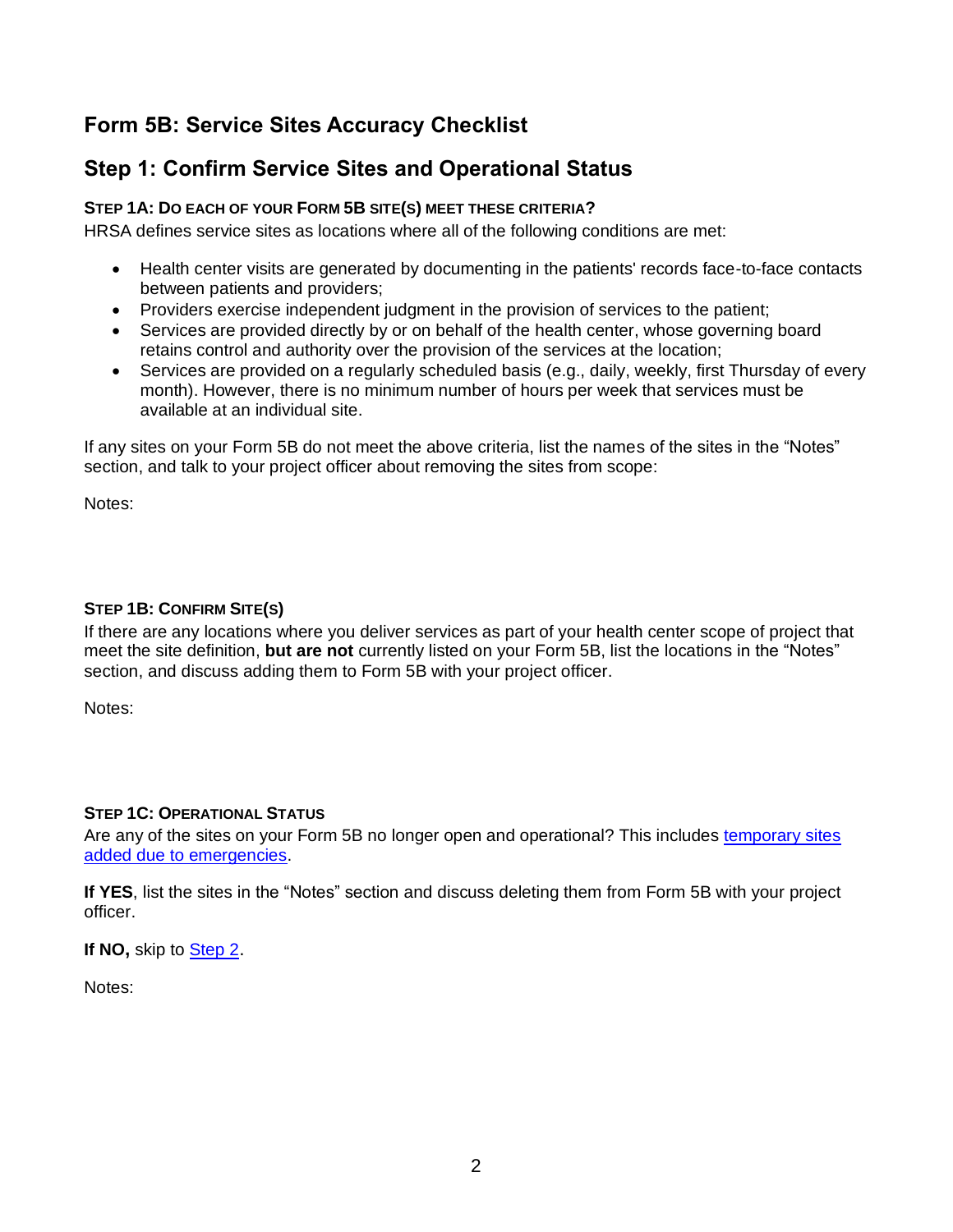### <span id="page-2-0"></span>**Step 2: Subrecipient-Operated Sites**

**SUBRECIPIENT DEFINITION**: Per 45 CFR 75.2, a non-Federal entity that receives a subaward from a pass-through entity to carry out part of a Federal program but does not include an individual that is a beneficiary of such program. A subrecipient may also be a recipient of other Federal awards directly from a Federal awarding agency. Characteristics which would lend support to the classification of the non-Federal entity as a subrecipient include when the non-Federal entity:

- 1. Determines who is eligible to receive what Federal assistance;
- 2. Has its performance measured in relation to whether objectives of a Federal program were met;
- 3. Has responsibility for programmatic decision making;
- 4. Is responsible for adherence to applicable Federal program requirements specified in the Federal award;
- 5. In accordance with its agreement, uses the Federal funds to carry out a program for a public purpose specified in authorizing statute, as opposed to providing goods or services for the benefit of the pass-through entity. (45 CFR 75.2)

#### **STEP 2A: SUBRECIPIENT-OPERATED SITES**

Do you have sites operated by a subrecipient?

**If UNSURE,** record your questions in the "Notes" section, and discuss the questions with your project officer to clarify whether you have subrecipient-operated sites.

**If NO,** skip to [Step 3.](#page-3-0)

**If YES,** answer the following questions and record your answers in the "Notes" section:

Have you verified that the subrecipient-operated site(s) meets all the criteria of a service site (See [Step 1A\)](#page-1-0)?

If a subrecipient-operated site(s) does not meet the site criteria, list the site(s) in the "Notes" section and talk to your project officer about deleting the site(s) from Form 5B.

Notes:

#### **STEP 2B: SUBRECIPIENT SITES OPERATED BY ANOTHER HEALTH CENTER**

If the subrecipient organization is also a health center (awardee or look-alike), is the site listed in your scope of project **and** the subrecipient's scope of project?

**If UNSURE**, record your questions in the "Notes" section, and discuss the questions with your project officer**.** 

**If NO,** skip to [Step 3](#page-3-0).

**If YES,** address the following in the "Notes" section:

Explain why the site is listed in both scopes of project.

Explain how each health center allocates staff, services, billing, and patients at the site to each health center's scope of project.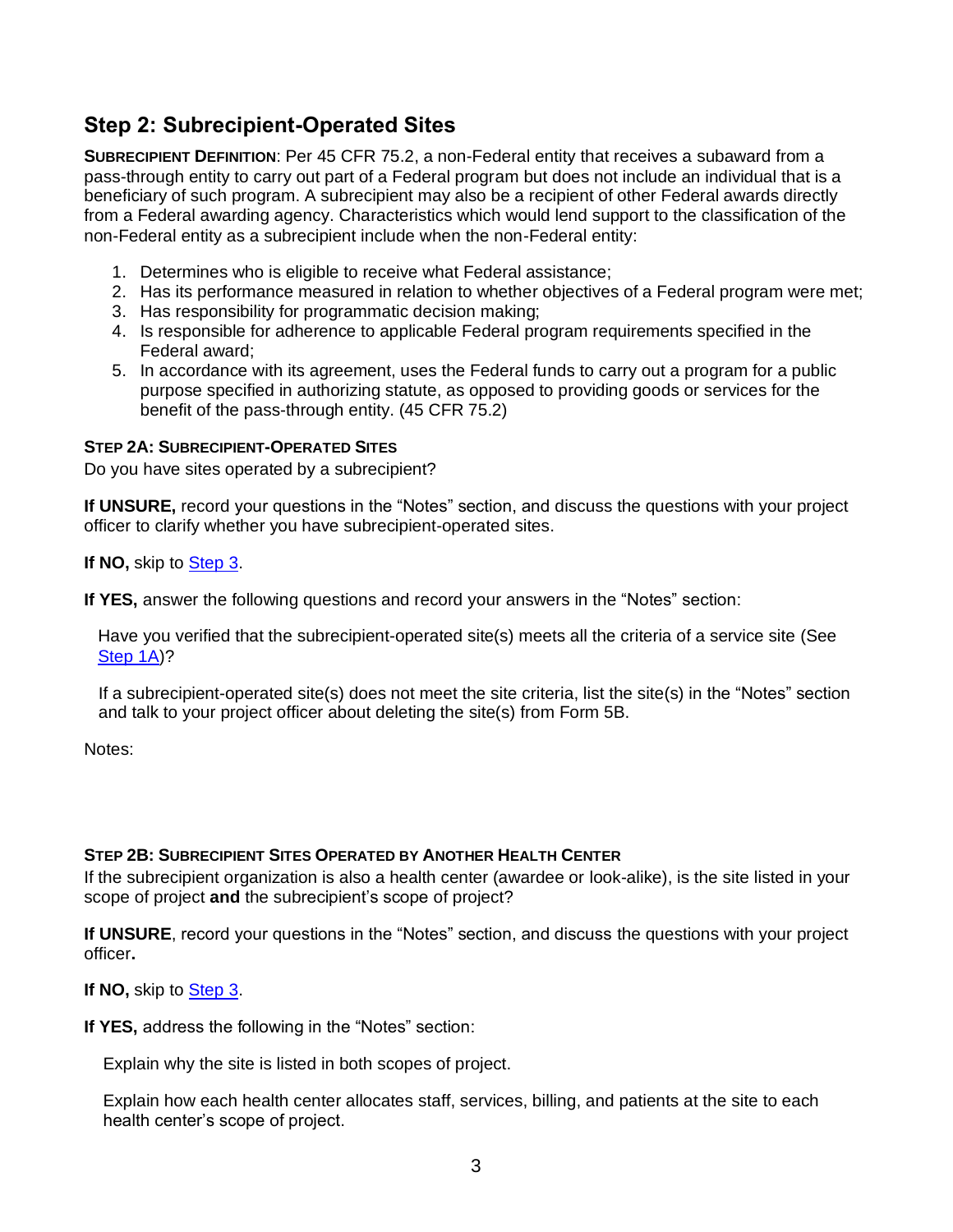<span id="page-3-0"></span>Notes:

### **Step 3: Contractor-Operated Sites**

**CONTRACT DEFINITION**: A contract is used for the purpose of obtaining goods and services needed to carry out the project or program under a Federal award. It does not include a legal instrument, even if the health center considers it a contract, when the substance of the transaction meets the definition of a Federal award or subaward. Characteristics of a contract are when the contractor:

- 1. Provides the goods and services within normal business operations;
- 2. Provides similar goods or services to many different purchasers;
- 3. Normally operates in a competitive environment;
- 4. Provides goods or services that are ancillary to the operation of the Federal program; and,
- 5. Is not subject to compliance requirements of the Federal program as a result of the relationship (although similar requirements may apply for other reasons, including as a result of contractual provisions).(45 CFR 75.2 and 45 CFR 75.351)

#### **STEP 3A: CONTRACTOR-OPERATED SITES**

Do you have any sites operated by a contractor?

**If UNSURE,** record your questions in the "Notes" section, and discuss the questions with your Project Officer.

**If NO,** skip to [Step 4.](#page-4-0)

**If YES,** answer each question and record answers in the "Notes" section:

Have you verified that the contractor-operated site(s) meets all the criteria of a service site? (See [Step 1A\)](#page-1-0).

If a contractor-operated site(s) does not meet the site criteria, list it in the "Notes" section and talk to your project officer about deleting the site(s) from scope.

Notes:

#### **STEP 3B: CONTRACTED SITES OPERATED BY ANOTHER HEALTH CENTER**

If the contractor is also a health center (awardee or look-alike), is this site listed in your scope of project **and** the contractor's scope of project?

**If UNSURE**, record your questions in the "Notes" section, and discuss the questions with your project officer.

**If NO,** skip to [Step 4.](#page-4-0)

**If YES,** address the following in the "Notes" section:

Explain why the site is listed in both scopes of project.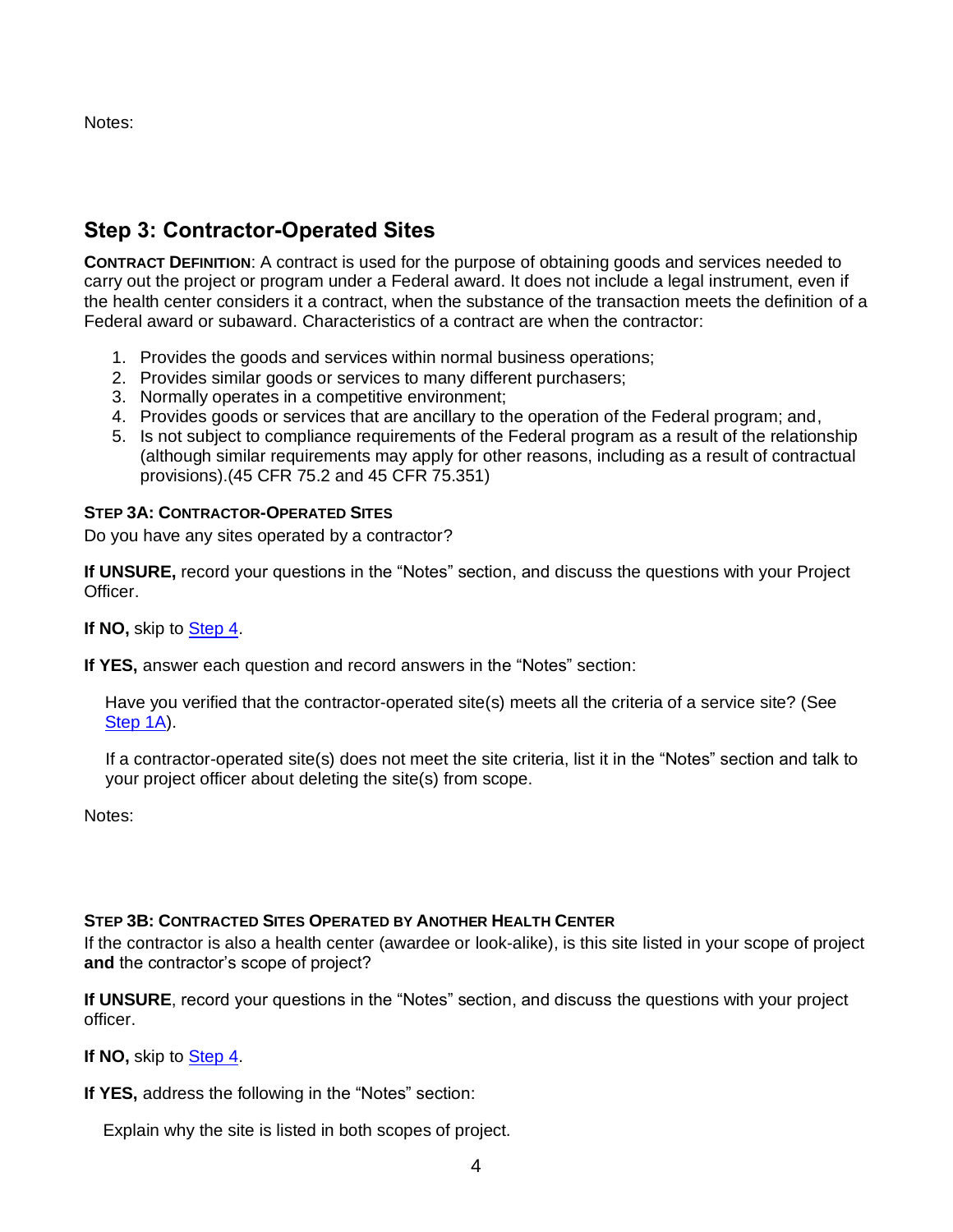Explain how each health center allocates staff, services, billing, and patients at the site to each health center's scope of project.

Notes**:** 

### <span id="page-4-0"></span>**Step 4: Identification of Suites, Floors, and Other Unique Physical Site Location Information**

Do you have sites located within a larger building or campus?

**If UNSURE**, record your questions in the "Notes" section, and discuss the questions with your project officer.

**If NO,** skip to the [Formal CIS or Scope Adjustments Assessment Table.](#page-5-0)

**If YES,** address the following in the "Notes" section:

If the site has a suite, office, or other unique identifier, did you provide this information as part of the physical address (e.g., 123 Main St. Suite A)?

If the site does not have a unique identifier (e.g., sites within schools and shelters), did you provide the standardized physical address (e.g., 123 Main St.)?

If you need to add suite(s), office number(s), or other unique identifiers, consult your project officer on how to reflect this information on your Form 5B.

Notes**:**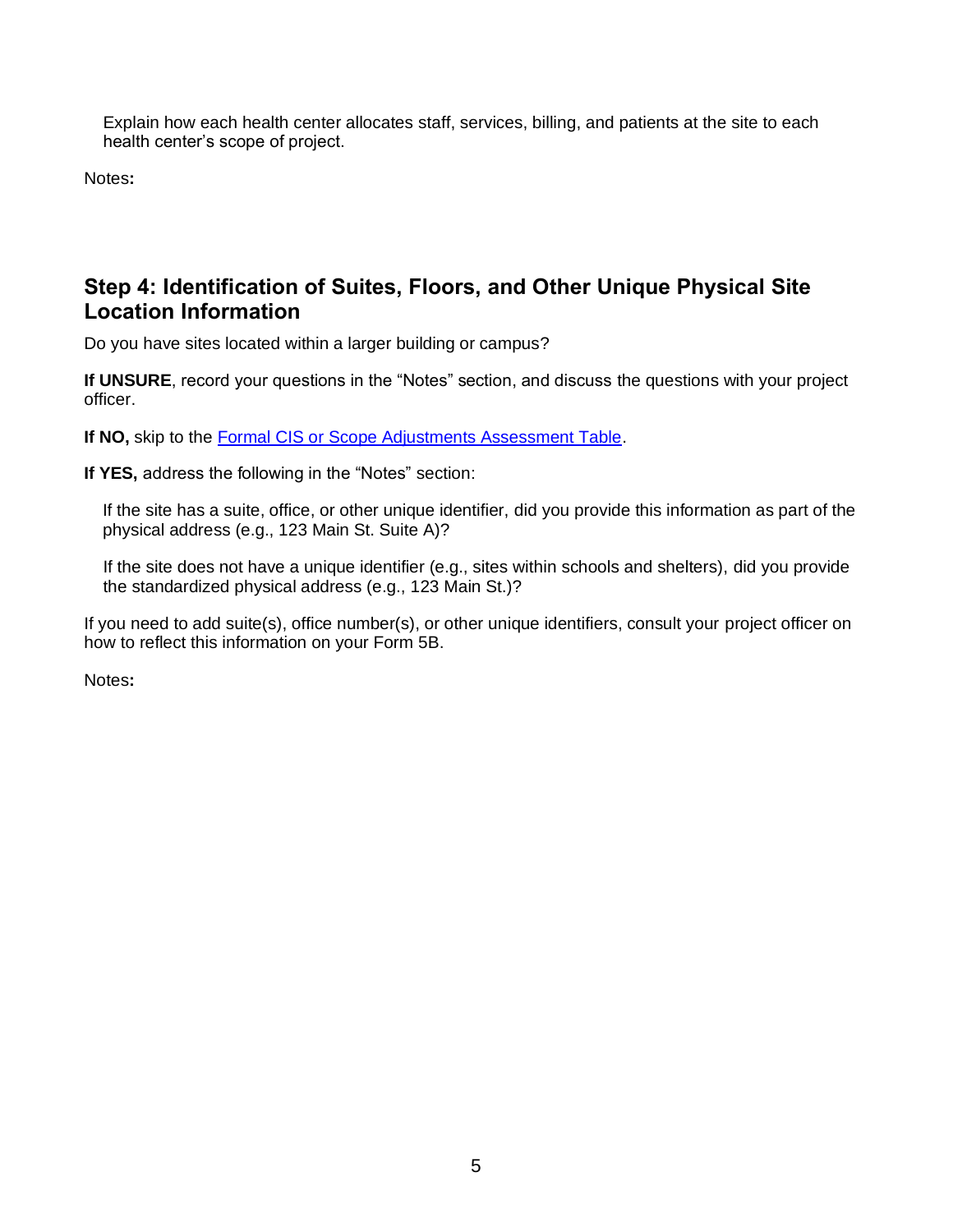# **Formal CIS or Scope Adjustment Assessment Table**

- Use the following table to identify site information that may require either a Formal CIS or a Scope Adjustment.
	- − Review each field name to ensure accurate information for **each** Form 5B site.
	- − Indicate which site(s) need(s) updates in the appropriate row.
	- − Note the necessary changes in the "Notes" column.
	- − Consult with your project officer on any action items, questions, or notes in the *Formal CIS or Scope Adjustments Assessment Table*, and then submit Formal CIS or Scope Adjustment requests as needed.
- Self-Update fields are not included in this table. You may submit updates to these fields without HRSA-approval using the **Self-Update module in EHB**.
- See [Form 5B: Service Sites Instructions](https://bphc.hrsa.gov/sites/default/files/bphc/programrequirements/scope/form5binstructions.pdf) for a comprehensive list of 5B fields, including the fields that are self-updates.

<span id="page-5-0"></span>

| <b>Form 5B Section</b>                 | <b>Ensure this information</b><br>is accurate                                    | <b>Update Type</b><br>(Scope Adjustment or<br>Formal CIS)                                                                                                                                                                                                                                                                          | Site(s) that need<br>updating | <b>Notes</b><br>(Completed by health center as<br>needed) |
|----------------------------------------|----------------------------------------------------------------------------------|------------------------------------------------------------------------------------------------------------------------------------------------------------------------------------------------------------------------------------------------------------------------------------------------------------------------------------|-------------------------------|-----------------------------------------------------------|
| <b>Physical Site</b><br><b>Address</b> | Street Address City, State,<br>$ZIP$ (or<br>urbanization code if Puerto<br>Rico) | You may not change the<br>physical address<br>through a Scope<br>Adjustment.<br>Please note why the<br>address changed and<br>contact your HRSA<br><b>Health Center Program</b><br>project officer for<br>more information on<br>next steps to correct<br>an address or<br>determine if a site<br>needs to be added or<br>deleted. |                               |                                                           |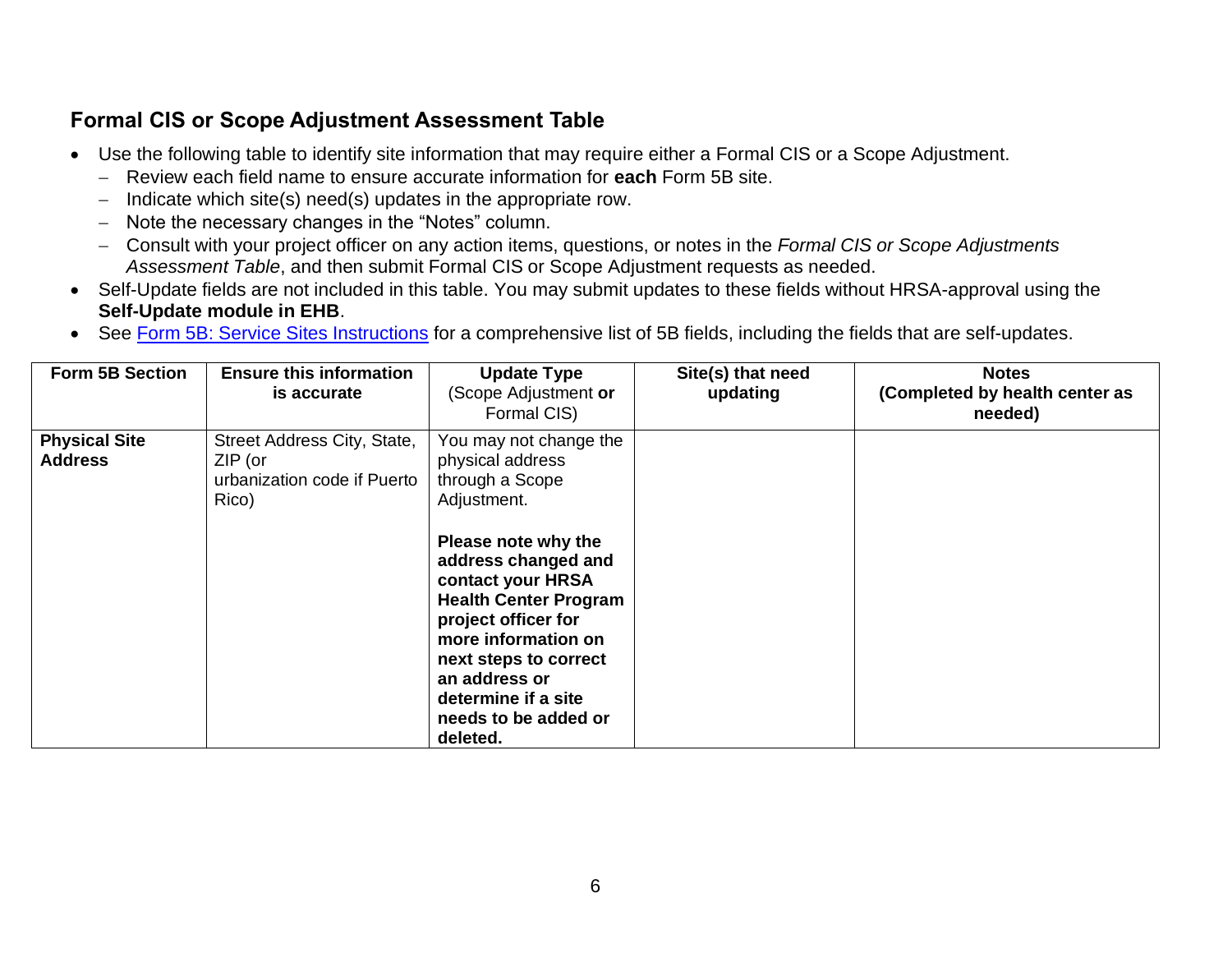| Form 5B Section  | <b>Ensure this information</b><br>is accurate                                                                                                  | <b>Update Type</b><br>(Scope Adjustment or<br>Formal CIS)                                                                                                                                                                                | Site(s) that need<br>updating | <b>Notes</b><br>(Completed by health center as<br>needed) |
|------------------|------------------------------------------------------------------------------------------------------------------------------------------------|------------------------------------------------------------------------------------------------------------------------------------------------------------------------------------------------------------------------------------------|-------------------------------|-----------------------------------------------------------|
| <b>Site Type</b> | Multiple Choice Options:<br>Service Delivery Site<br>$\bullet$<br>Administrative/Service<br><b>Delivery Site</b><br><b>Administrative Site</b> | You may change<br>between "Service<br>Delivery Site" type and<br>"Service<br>Delivery/Administrative<br>Site" type without<br>HRSA approval via the<br>Self-Update module.                                                               |                               |                                                           |
|                  |                                                                                                                                                | You cannot change<br>between<br>"Administrative Site"<br>type and the other site<br>types.                                                                                                                                               |                               |                                                           |
|                  |                                                                                                                                                | Instead, you must<br>change the site type by<br>submitting a "Scope<br>Adjustment Change in<br>Scope" request to<br>delete the existing<br>administrative site and<br>a Formal CIS request<br>to add the site with the<br>new site type. |                               |                                                           |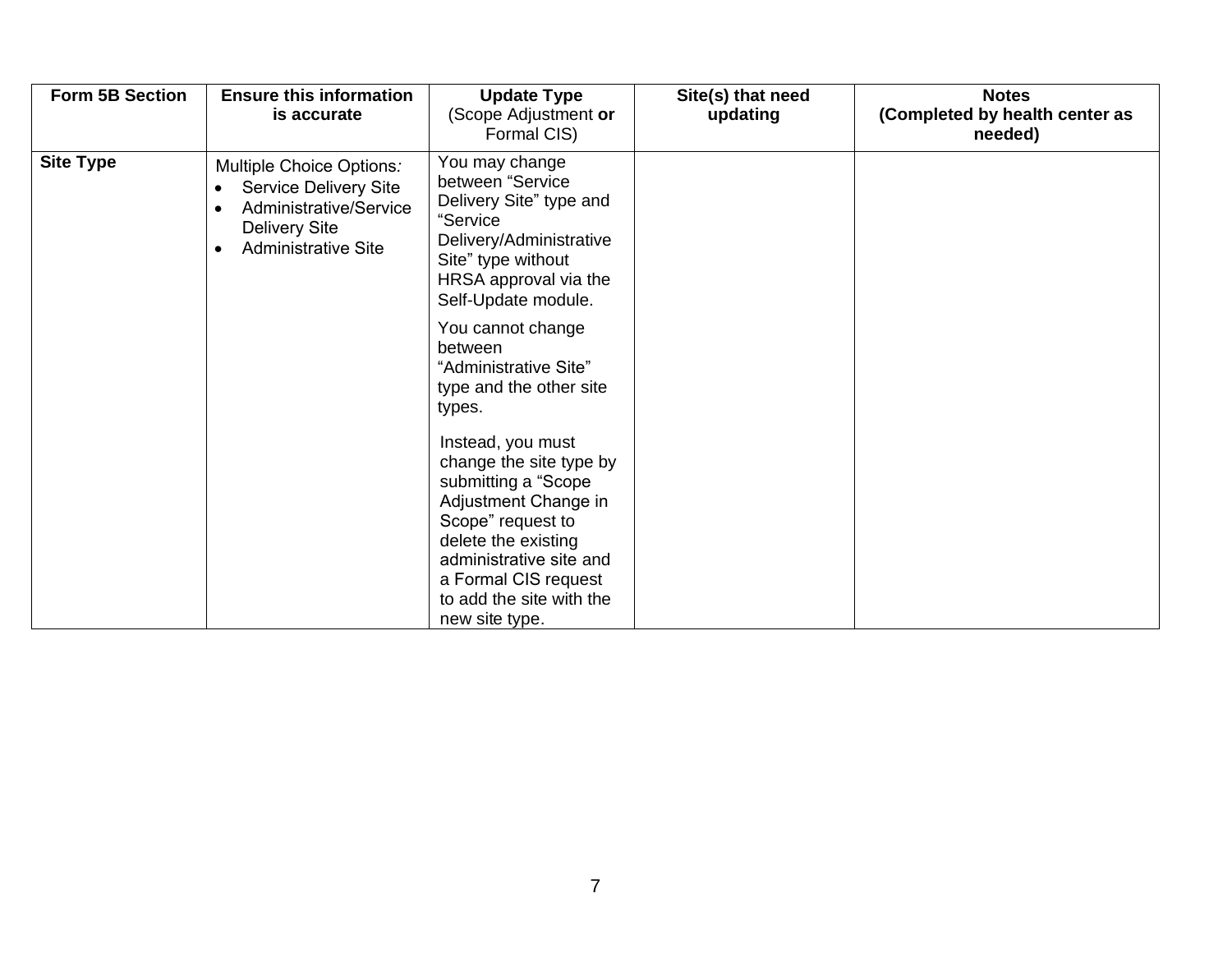| Form 5B Section                                         | <b>Ensure this information</b><br>is accurate                                                                                 | <b>Update Type</b><br>(Scope Adjustment or<br>Formal CIS)                                                                                                                                                                                                                                                                              | Site(s) that need<br>updating | <b>Notes</b><br>(Completed by health center as<br>needed) |
|---------------------------------------------------------|-------------------------------------------------------------------------------------------------------------------------------|----------------------------------------------------------------------------------------------------------------------------------------------------------------------------------------------------------------------------------------------------------------------------------------------------------------------------------------|-------------------------------|-----------------------------------------------------------|
| <b>Location Type</b>                                    | <b>Multiple Choice Options:</b><br>• Permanent<br>Seasonal<br>Mobile<br><b>Migrant Voucher</b><br>Screening<br>• Intermittent | You may submit a<br>Scope Adjustment<br>request if a site changes<br>from Permanent to<br>Seasonal or vice versa.<br>For changes between<br>any other "Location<br>Type" you must submit a<br>Formal CIS request to<br>delete the existing site<br>and another Formal CIS<br>request to add the site<br>with the new location<br>type. |                               |                                                           |
| <b>Total Hours of</b><br><b>Operation (per</b><br>week) |                                                                                                                               | Scope Adjustment                                                                                                                                                                                                                                                                                                                       |                               |                                                           |
| <b>Service Area ZIP</b><br><b>Codes</b>                 | One or more 5-digit ZIP<br>codes                                                                                              | Scope Adjustment                                                                                                                                                                                                                                                                                                                       |                               |                                                           |